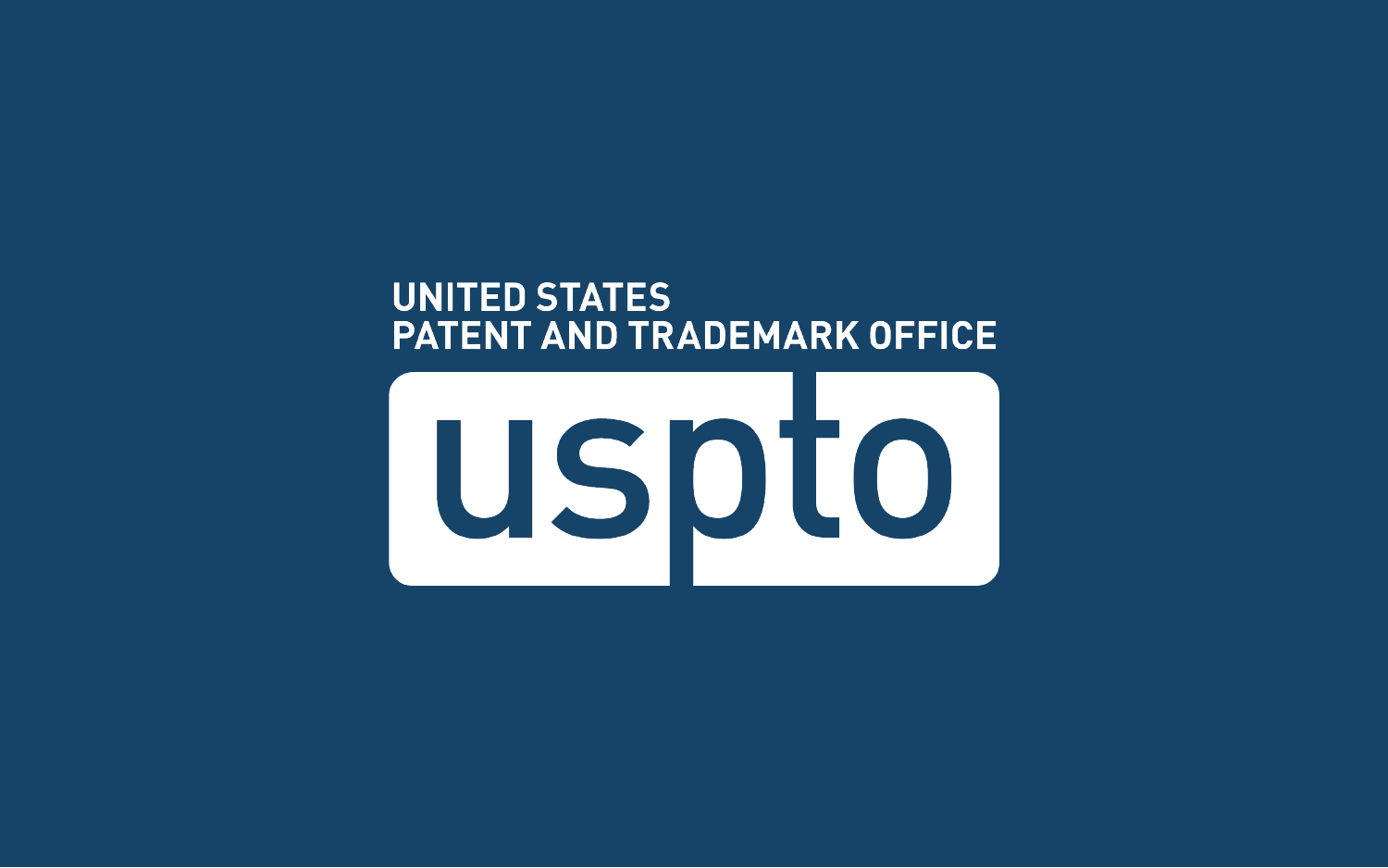#### **Patent Trial and Appeal Board (PTAB) update**

Scott R. Boalick, Chief Administrative Patent Judge Jacqueline W. Bonilla, Deputy Chief Administrative Patent Judge Janet A. Gongola, Vice Chief Administrative Patent Judge Stacey White, Lead Judge November 18, 2021 Patent Public Advisory Committee quarterly meeting

> **UNITED STATES PATENT AND TRADEMARK OFFICE**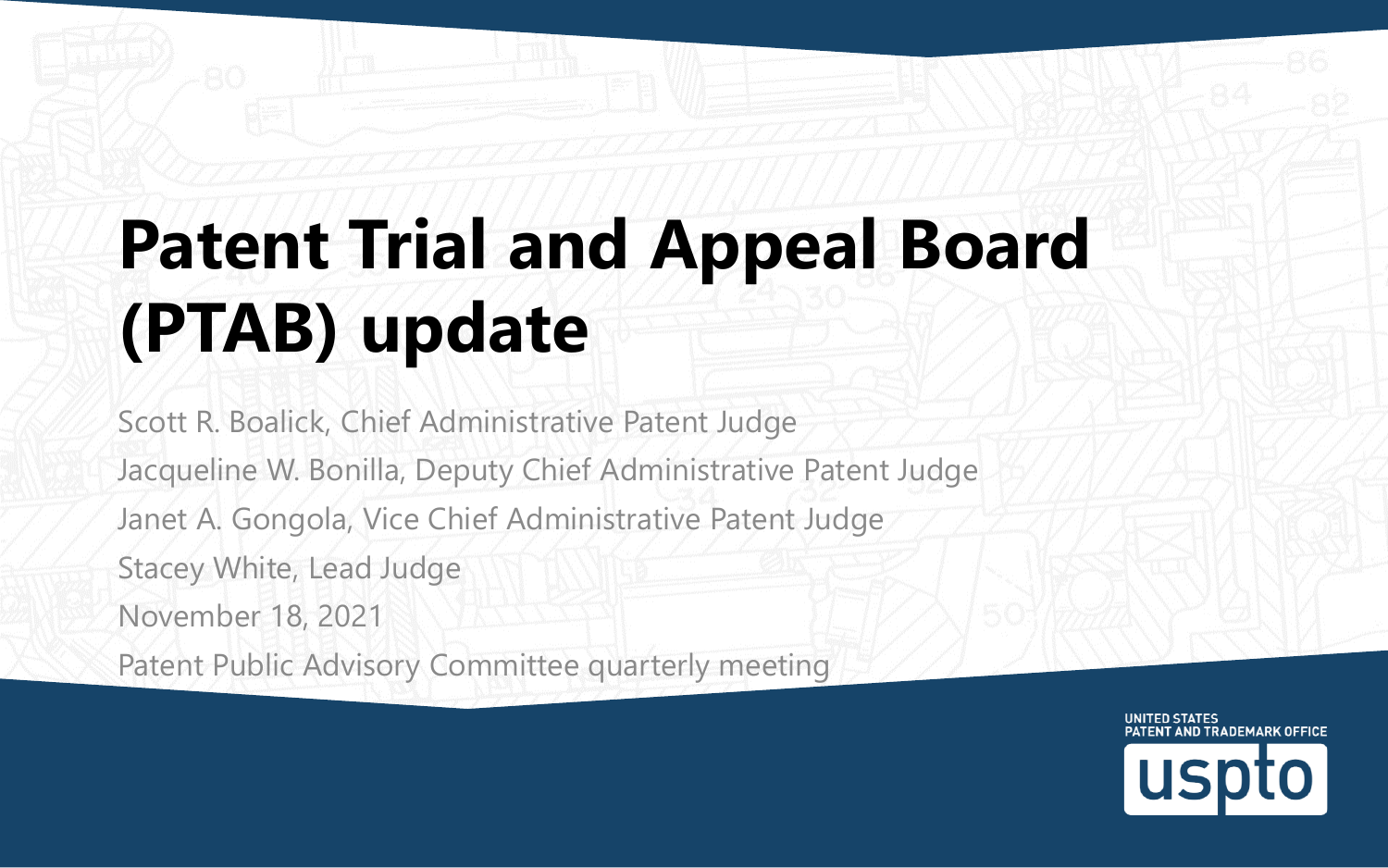## **Agenda**

- Annual report highlights
- Interim Director review update
- PTAB pro bono pilot program
- Inventor outreach efforts
- Other PTAB updates

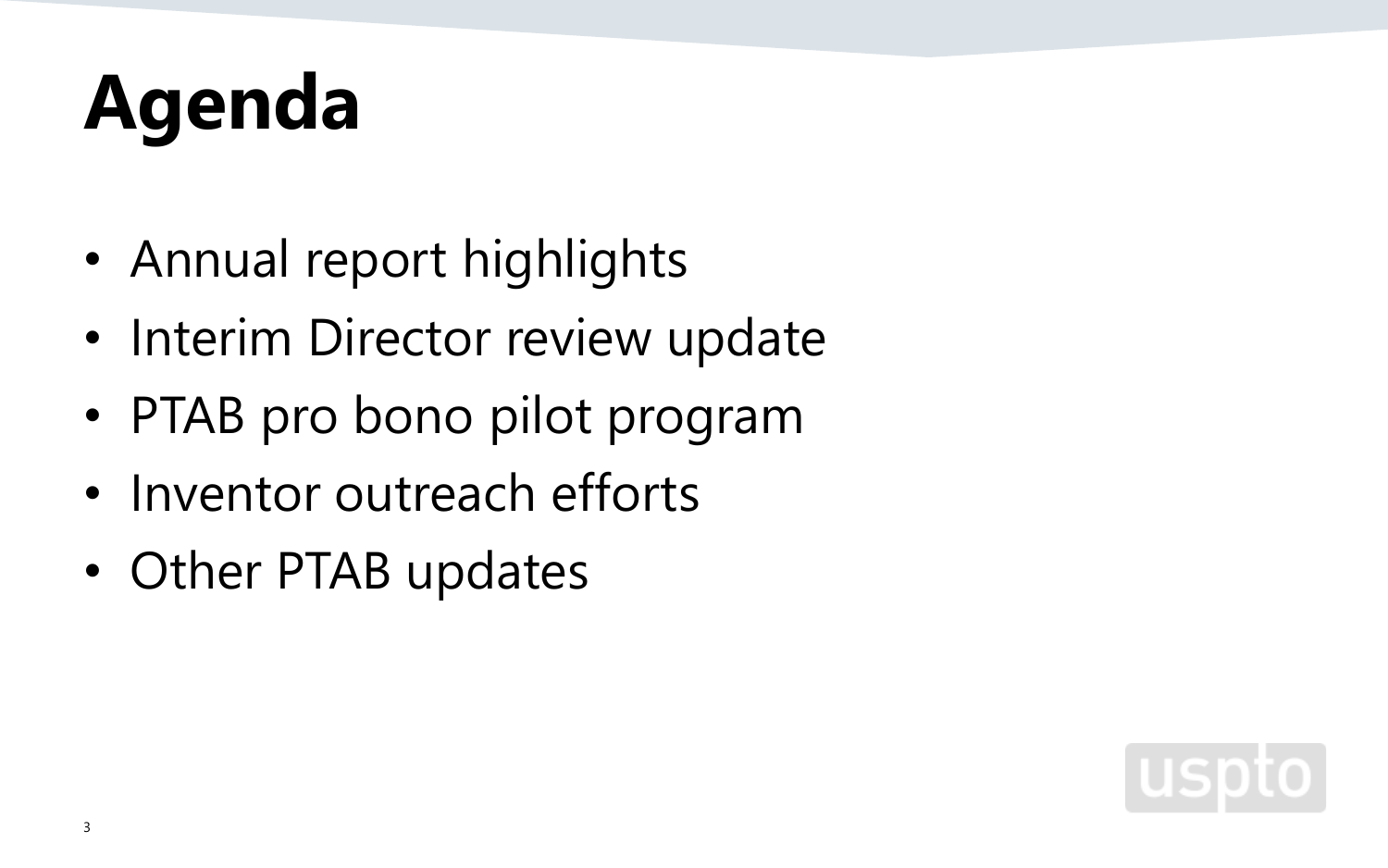# **Annual report highlights**

- *Arthrex*
- Quality improvement initiatives
- Operational efforts
- Ex parte appeals
- AIA proceedings
- PPAC recommendations

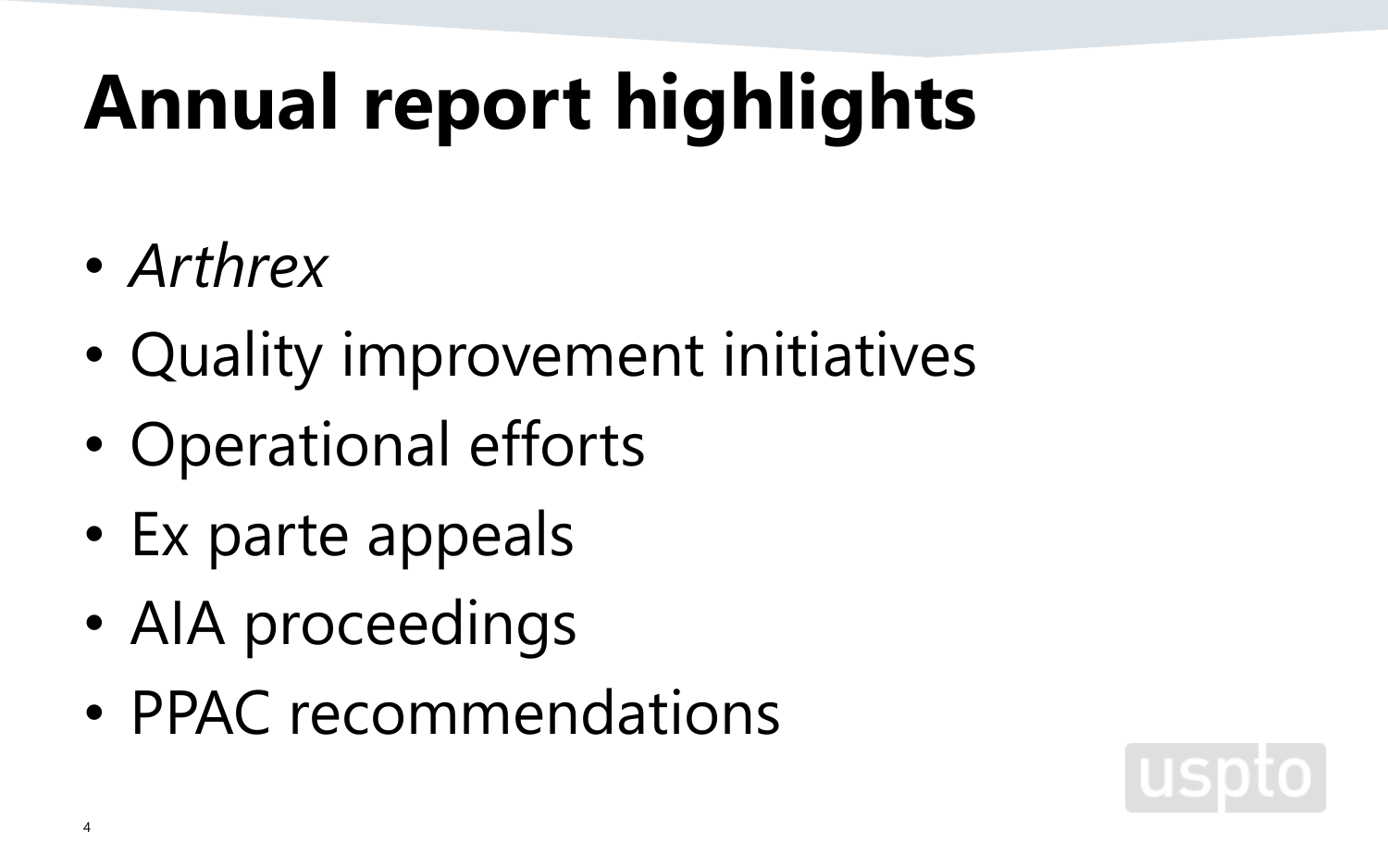#### **Interim Director review update**

- The current process is envisioned as an interim procedure that may change based on input from the public and experience with conducting Director reviews.
	- Suggestions about the Director review process may be submitted to **Director\_Review\_Suggestions@uspto.gov**
- For more details on the interim Director review procedure:
	- USPTO *Arthrex* information webpage
		- **[www.uspto.gov/patents/patent-trial-and-appeal-board/procedures/uspto](http://www.uspto.gov/patents/patent-trial-and-appeal-board/procedures/uspto-implementation-interim-director-review)implementation-interim-director-review**
	- *Arthrex* Q&As
		- **[www.uspto.gov/patents/patent-trial-and-appeal-board/procedures/arthrex-qas](http://www.uspto.gov/patents/patent-trial-and-appeal-board/procedures/arthrex-qas)**
	- July 1, 2021, Boardside Chat presentation
		- **[www.uspto.gov/about-us/events/learn-about-interim-director-review-process](http://www.uspto.gov/about-us/events/learn-about-interim-director-review-process-following-us-v-arthrex-inc)following-us-v-arthrex-inc**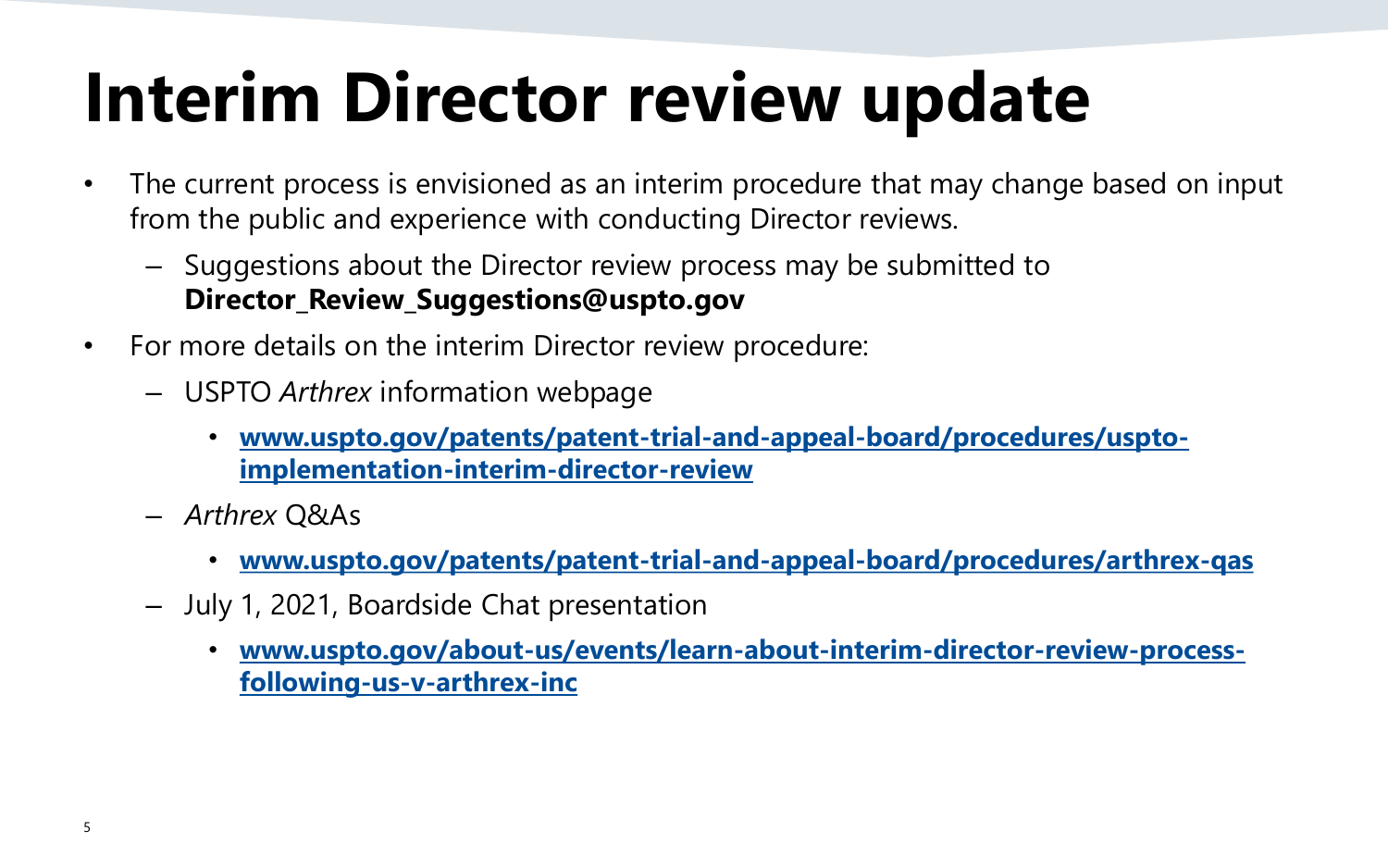## **PTAB pro bono pilot program**

- Announced at the PTAB Bar Association Annual Conference on September 23, 2021
- Collaborating with the PTAB Bar Association to create a clearinghouse to bring together volunteer attorneys and pro bono clients
- More detailed information forthcoming

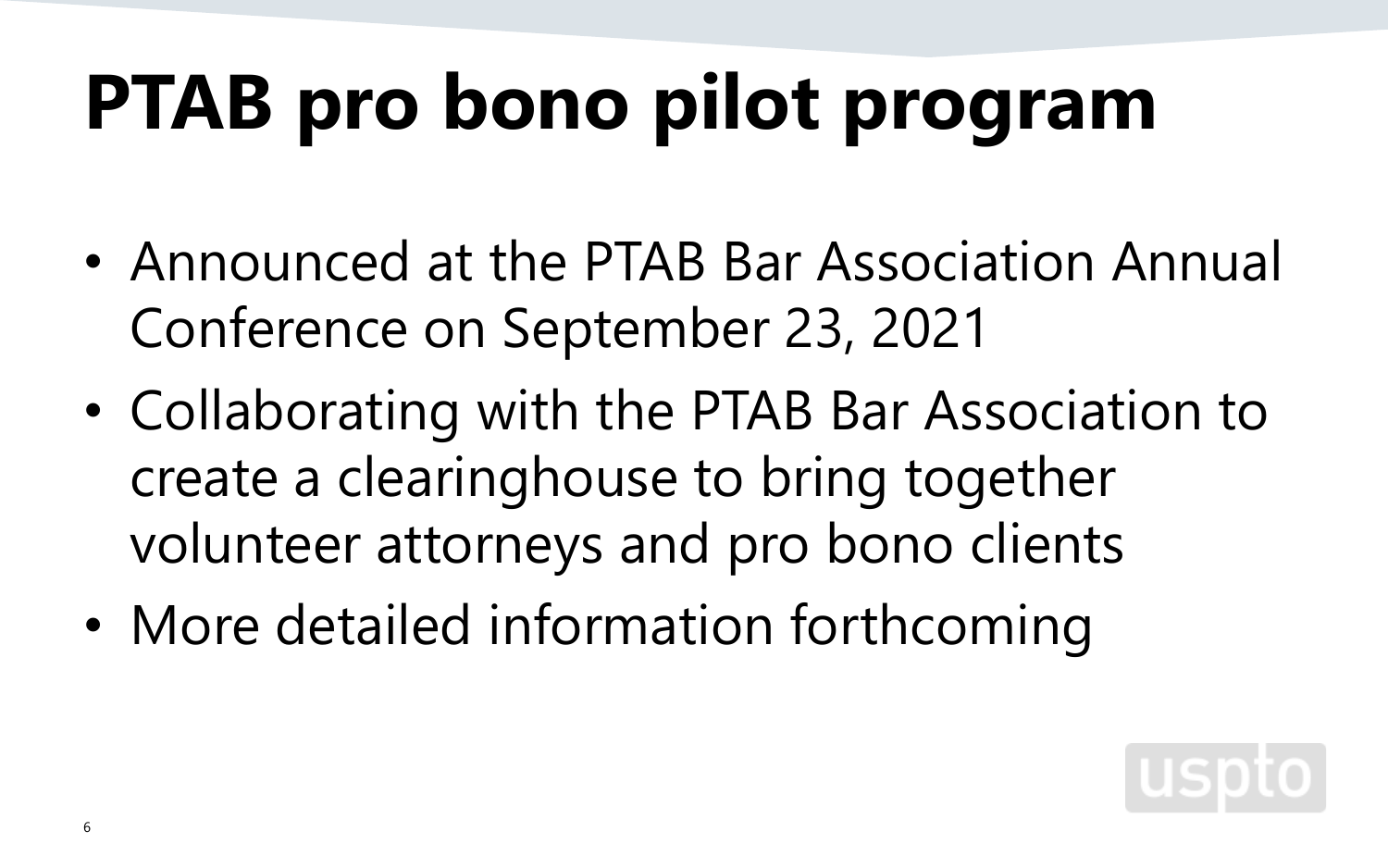## **Inventor outreach efforts**

- New to PTAB website
	- Features appeal brief tool to guide preparation of an appeal brief
- Inventor Digest articles
- Inventor Hour webinar series
	- Content to cover all aspects of PTAB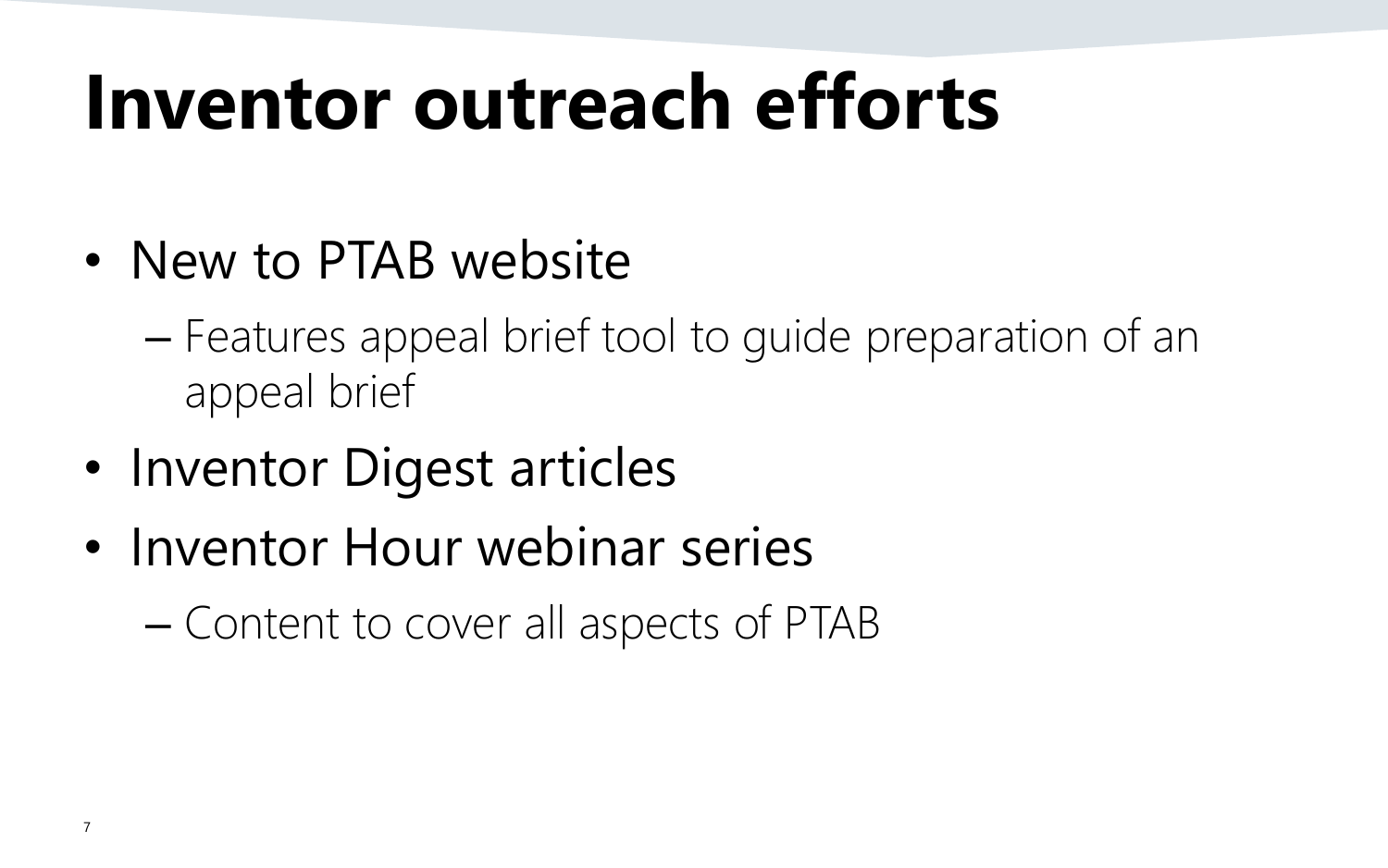## **PTAB updates**

- Virtual Hearings
- Pilot programs (new and extended)
- Latest information on ex parte appeals
- Legal Experience and Advancement Program (LEAP)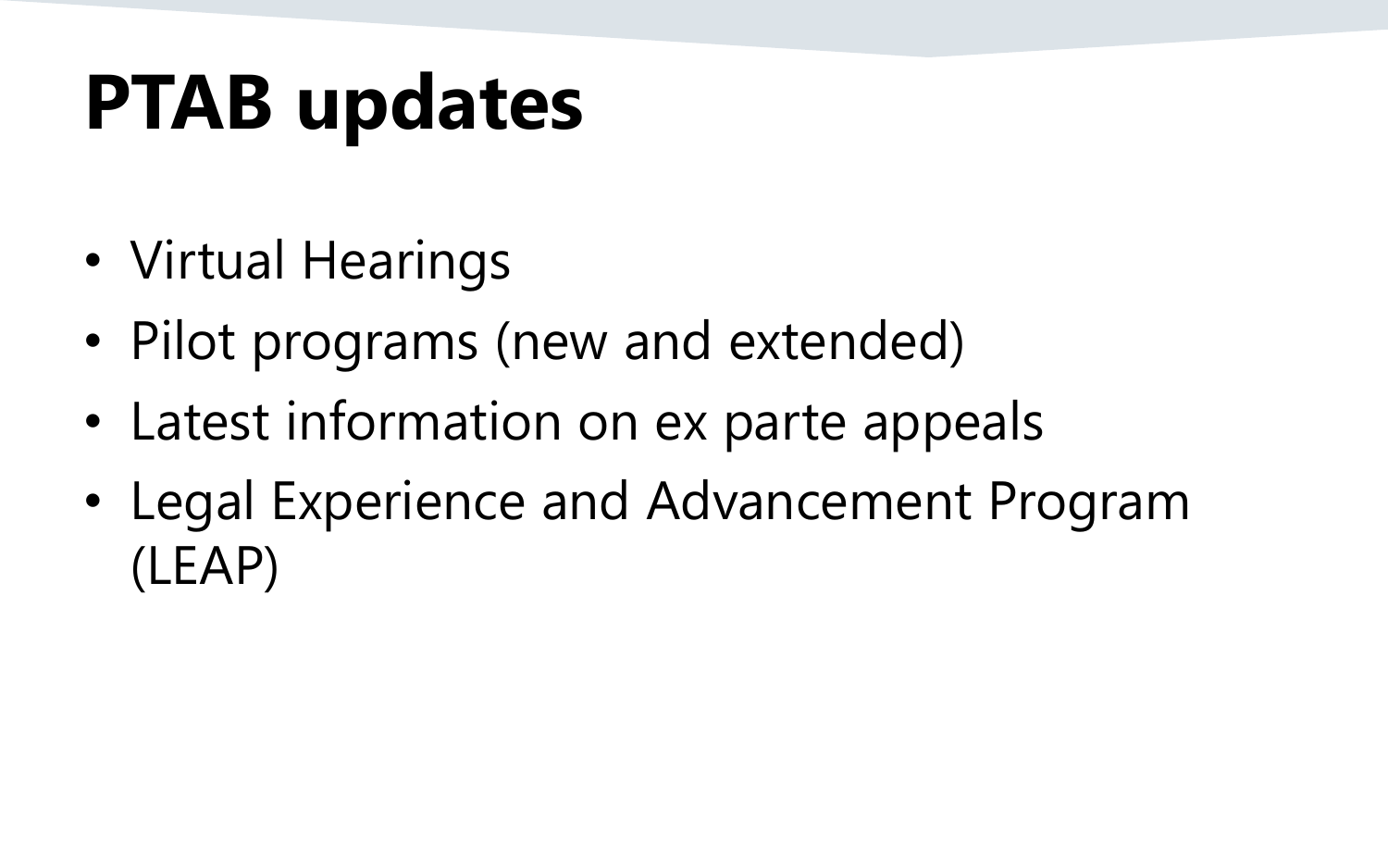#### **Questions and comments**

Scott R. Boalick Chief Administrative Judge (571) 272-8138 [Scott.Boalick@uspto.gov](mailto:Scott.Boalick@uspto.gov)

Jacqueline W. Bonilla Deputy Chief Administrative Judge (571) 272-4775 [Jacqueline.Bonilla@uspto.gov](mailto:Jacqueline.Bonilla@uspto.gov)

Janet A. Gongola Vice Chief Administrative Judge (571) 272-8734 [Janet.Gongola@uspto.gov](mailto:Janet.Gongola@uspto.gov)

Stacey White Lead Judge (469) 295-9061 [Stacey.White@uspto.gov](mailto:Janet.Gongola@uspto.gov)